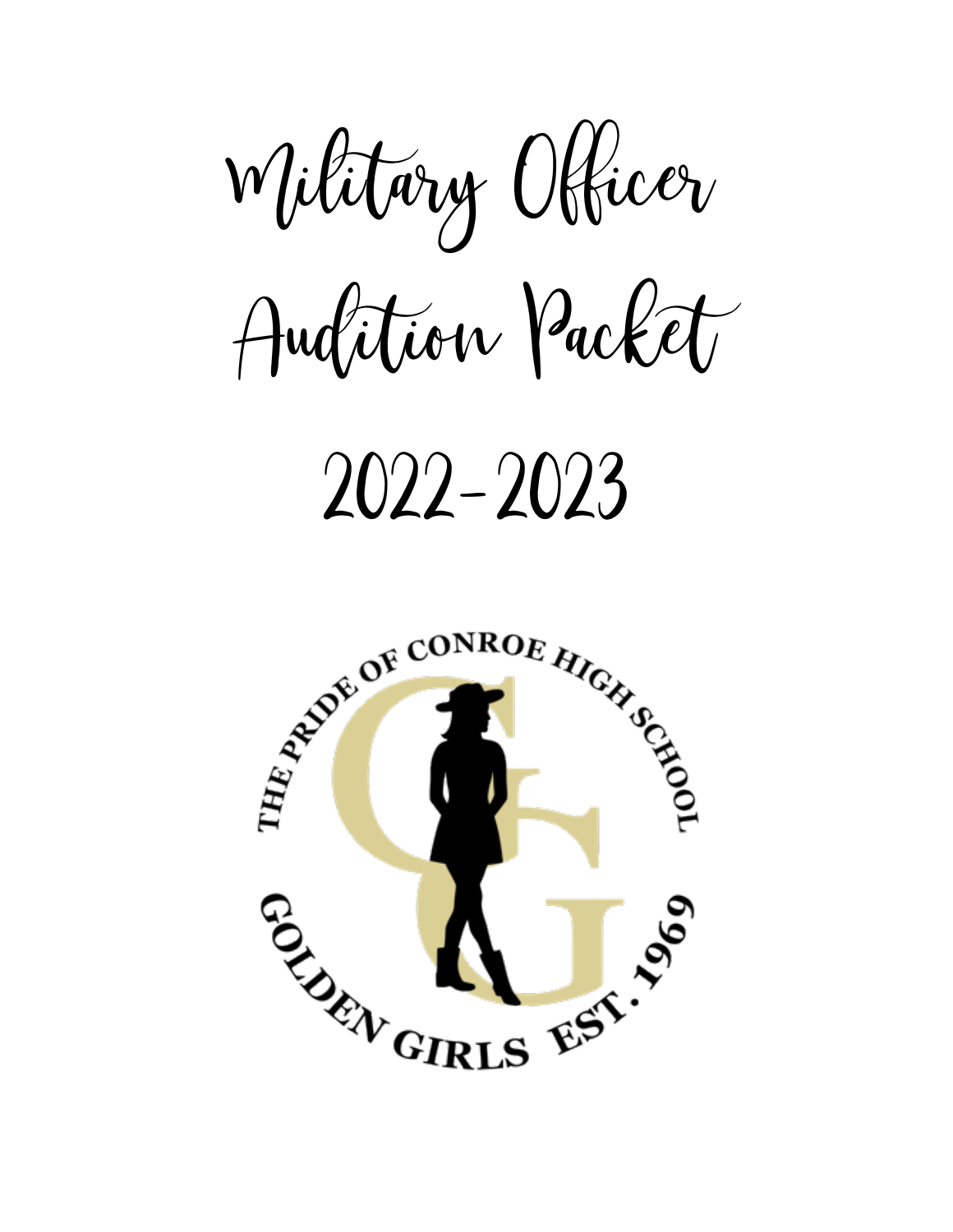Handbook Requirements for Mili Auditions

#### **ARTICLE XVIII (18) LEADERSHIP**

**Section 1.** The Military Officer(s) of this organization shall consist of any combination of the following ranks: Colonel(s), Lieutenant Colonel(s), Lieutenant(s).

**<u>Section 2.</u>** Military Officer(s):

- A. Can be any member of the Golden Girls Organization who has a minimum 3.0 cumulative grade point average at the time of auditions, who has been a member of Golden Girls for a minimum of one year, and must be a member the year preceding their audition. Is of the freshmen, sophomore, or junior classification at the time of auditions.
- B. Must not have been on SUSPENSION for demerits or disciplinary reasons during the year in which they audition.
- C. Must not hold a job that might interfere with the duties of a Military Officer.
- D. Must be in "good standing," including but not limited to their financial commitment.

**Section 3.** Manner of selection for Military Officer(s):

- A. Military Officer(s) will be selected by a panel of three (3) or more certified and impartial dance team judges and team vote.
- B. All Military Officer candidates must compete one solo (at least once) during competition season to be eligible to audition for a Military Officer position. (Candidates will be responsible for the solo competition entry fee.)
- C. The Director(s) will conduct an interview with each candidate.
- D. During auditions, each candidate will be scored accruing to the following categories:
	- 1. Judge's interview
	- 2. Military Officer Binder
	- 3. Group dance
- E. Team Vote- each veteran/ returning team member of the upcoming performance year has a single vote in the selection of the Military Officer(s). These votes will be tallied, and each candidate will be ranked according to the votes received. The final tally will be added to the total score from the judges. The team will vote based on the following:
	- 1. Team speech.
	- 2. Teaching team across the floor combination.
- F. The candidates that score the top scores (consisting of judge's interview, notebook, group dance, and team vote) will be named the Military Officer(s).

**Section 4.** Military Officer Duties:

- A. Work with the Director(s) to decide on performances.
- B. Meet with the Director(s) regularly to discuss the development and progress of the team.
- C. Maintain a good working relationship with the Director(s) and other team members.
- D. Set an example for other team members by maintaining a positive and cooperative attitude, by promoting school spirit and team unity, and by remaining calm and flexible in time of crisis.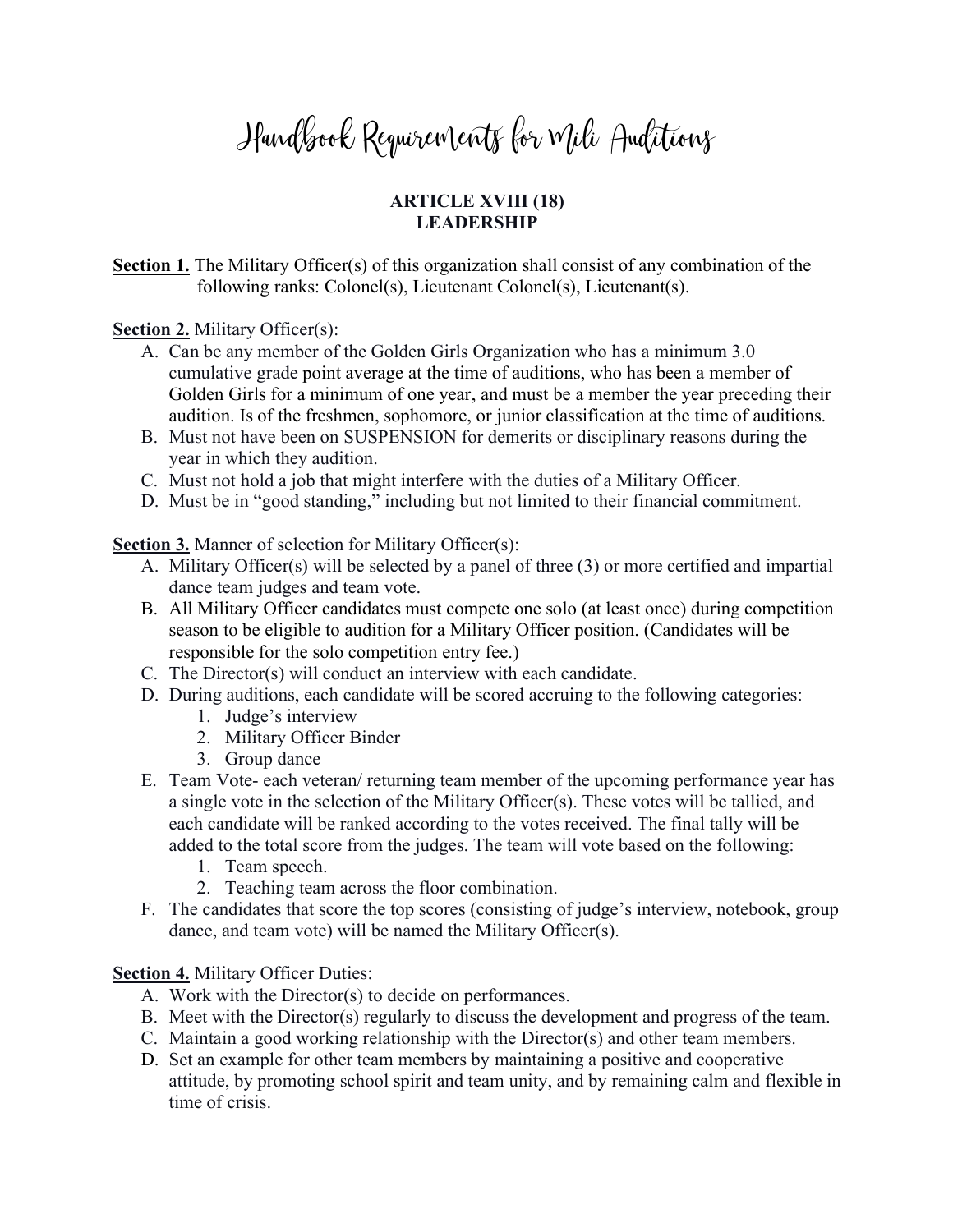- E. Attend Military Officer camp and team camp as scheduled by the Director(s).
- F. Military Officer(s) are required to attend any other camps/ workshops designated by the Director(s)
- G. Military Officer(s) are required to pay their expenses for Military Officer camp/ workshop.
- H. Represent the organizations in any function of the school or community.
- I. Shall hold inspections, check for attendance, tardiness, demerits for their squad (if applicable).
- J. Responsible for teaching under the supervision of the Director(s)
- K. Responsible for stretching/ warming-up the team each day.
- L. Responsible for keeping an up-to-date record of each squad member's demerits and reporting the total to the Director(s) each week (if applicable).
- M. Provide individual help to each member in their squad in learning and perfecting dances if needed (if applicable).
- N. Will arrive 10 minutes before any function and stay 10 minutes after any function or until the Director(s) dismiss the Military Officer(s).
- O. Responsible for keeping a notebook containing telephone numbers, schedules, rules, etc.
- P. Responsible for maintaining high standards and overseeing their squad (if applicable) at all times.

#### **Section 5.** Colonel(s)

- A. The Colonel(s) is the first Military Officer of the Golden Girls, and selection is determined by the past performance of responsibilities, academic record, danceability, the consideration of the returning members, and the Director(s) along with the judge's recommendations.
- B. The Colonel(s) is in charge at all times and reports directly to the Director(s). The Colonel(s) will be in charge in the event the Director(s) is not available.
- C. The Colonel(s) is responsible, along with the Director(s), for the choreography and teaching of the material. Other Military Officer(s) will be appointed to aid the Colonel(s) with the approval of the Director(s).
- D. The Colonel(s) must work closely with the other Military Officer(s), line members, and Director(s). It is their responsibility to set an excellent example for the team members to follow.
- E. The Director(s) may remove the Colonel(s) from their position if they do not uphold the responsibilities of their position.

#### **<u>Section 6.</u>** Lieutenant Colonel(s), Lieutenant(s)

- A. The Lieutenant Colonel(s) is the next in command behind Colonel(s). They are responsible to the Director(s) and the Colonel(s) for the performance of their team members and the Military Officer(s) under them.
- B. They (All Military Officers) will assist the Colonel(s) and Director(s) in the choreography and teaching of routines. They will also assist the Director(s) and team in the absence of the Colonel(s).
- C. They may oversee an assigned squad.
- D. They may hold squad rehearsals for the preparation of their squad members.
- E. They must work closely with the Director(s).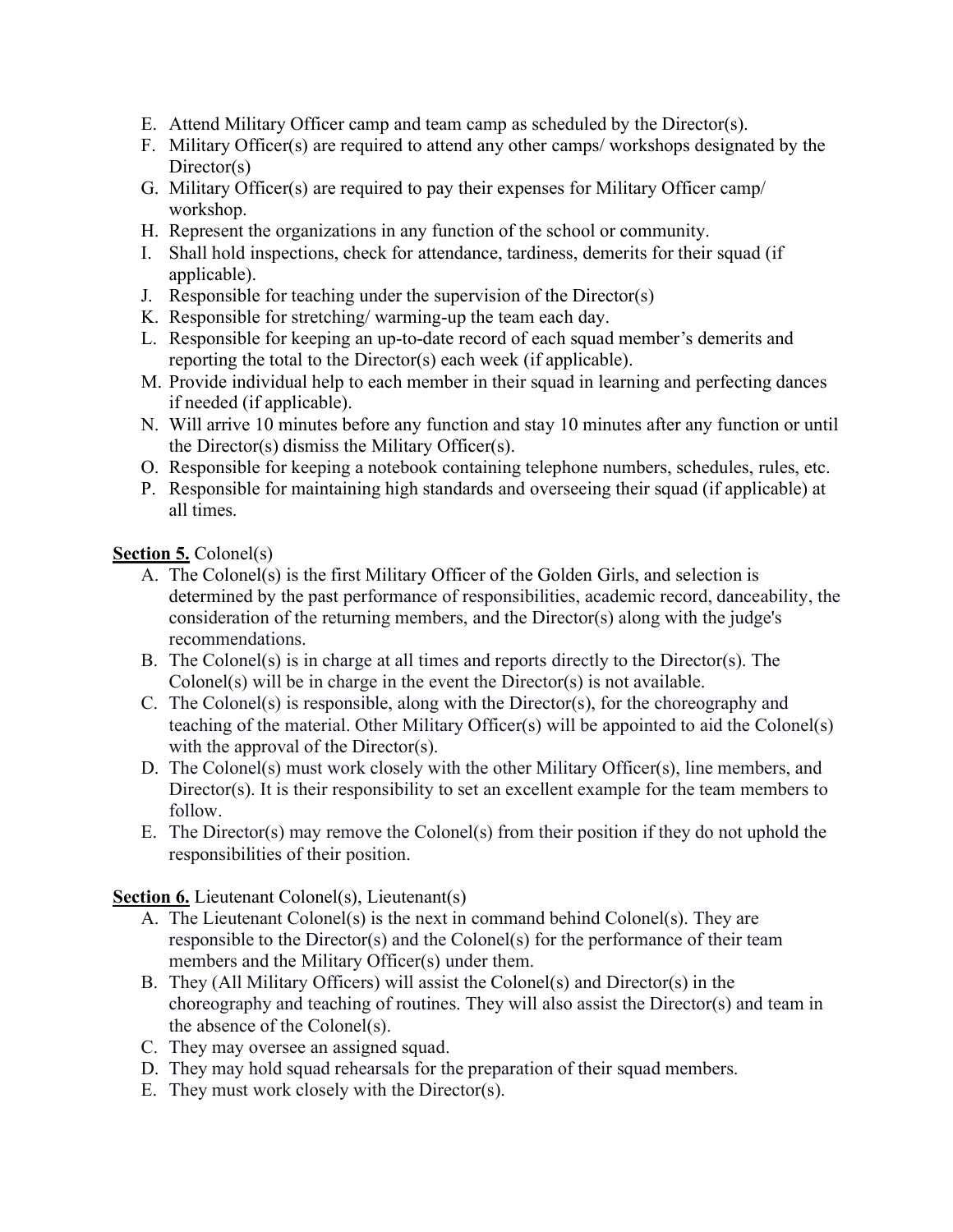- F. They are responsible for setting an excellent example for the team members to follow.
- G. The Director(s) may remove any Military Officer from their position if they do not uphold the responsibilities of their position.

## Binder Requirements

The following items need to be displayed neatly in your Military Officer Binder.

- 1. Questionnaire
- 2. Latest Grade Report
- 3. Demerit Log (Leave an empty spot for the Directors to add yours in)
- 4. Team Speech

## Questionnaire

Each question needs to be answered in at least 3 to 5 sentences and typed out.

- 1. Why do you think you are qualified to be a Military Officer?
- 2. How do you feel you would benefit from being a Military Officer?
- 3. How do you feel the team would benefit from having you as a Military Officer?
- 4. What is the purpose of a Military Officer line?
- 5. What duties do you feel the Director(s) should have, and what duties should the Military Officers have?
- 6. What is the key to earning the respect of your team, and how do you keep it?
- 7. Do you think your actions outside the team will affect your ability to serve as an officer or your effectiveness as a Military Officer? Why or why not?
- 8. In a situation where the Director(s) gives an order, and you nor the team agrees with it, how would you handle that situation?
- 9. How would you feel if you are not selected as a Military Officer? Would you remain on the team? Why or why not?

## Speech

Speech Prompt: Tell the team why you would be a great Military Officer for the Golden Girls Organization.

## Across the Floor Combination

Each candidate will choreograph and teach 2 eight counts of a technical across the floor combination to the team. They will be responsible for music selection. This is timed to 10 minutes each, so please leave yourself enough time to teach, go across the floor twice, and give feedback.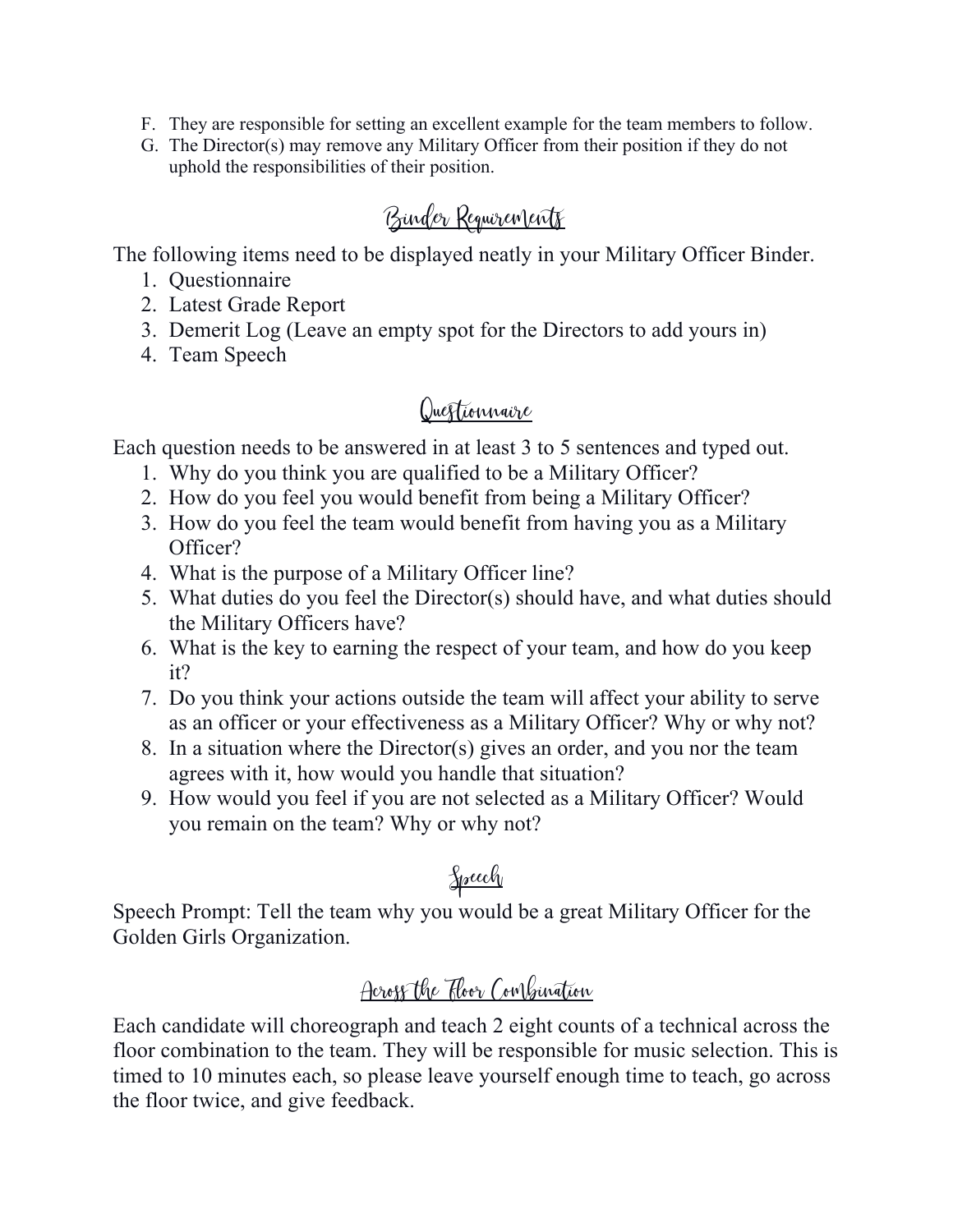# Points for Mili Auditions

1. Group Dance Total: **50 pts**.

Each candidate will perform a group dance and the officer entrance in front of the judges within their specific groups.



2. Judge's Interview Total: **35 pts.**

The candidates will be asked a series of questions from each judge about Golden Girls, Leadership Qualities, and the answers they gave in their Military Officer Binder.

| Candidate #                    | Judge #1 |  |  |  |  |  |  |  |  |
|--------------------------------|----------|--|--|--|--|--|--|--|--|
|                                |          |  |  |  |  |  |  |  |  |
| Judge's Interview-35           |          |  |  |  |  |  |  |  |  |
| Confidence/                    |          |  |  |  |  |  |  |  |  |
| Personality- 5                 |          |  |  |  |  |  |  |  |  |
| <b>Responsibility/ Overall</b> |          |  |  |  |  |  |  |  |  |
| Impression-10                  |          |  |  |  |  |  |  |  |  |
| Clear/ Concise                 |          |  |  |  |  |  |  |  |  |
| Answers-10                     |          |  |  |  |  |  |  |  |  |
| <b>Appropriate Answers-</b>    |          |  |  |  |  |  |  |  |  |
| 10                             |          |  |  |  |  |  |  |  |  |
| <b>Additional Comments:</b>    |          |  |  |  |  |  |  |  |  |
|                                |          |  |  |  |  |  |  |  |  |
|                                |          |  |  |  |  |  |  |  |  |
|                                |          |  |  |  |  |  |  |  |  |
|                                |          |  |  |  |  |  |  |  |  |
|                                |          |  |  |  |  |  |  |  |  |
| Total/ 35                      |          |  |  |  |  |  |  |  |  |
|                                |          |  |  |  |  |  |  |  |  |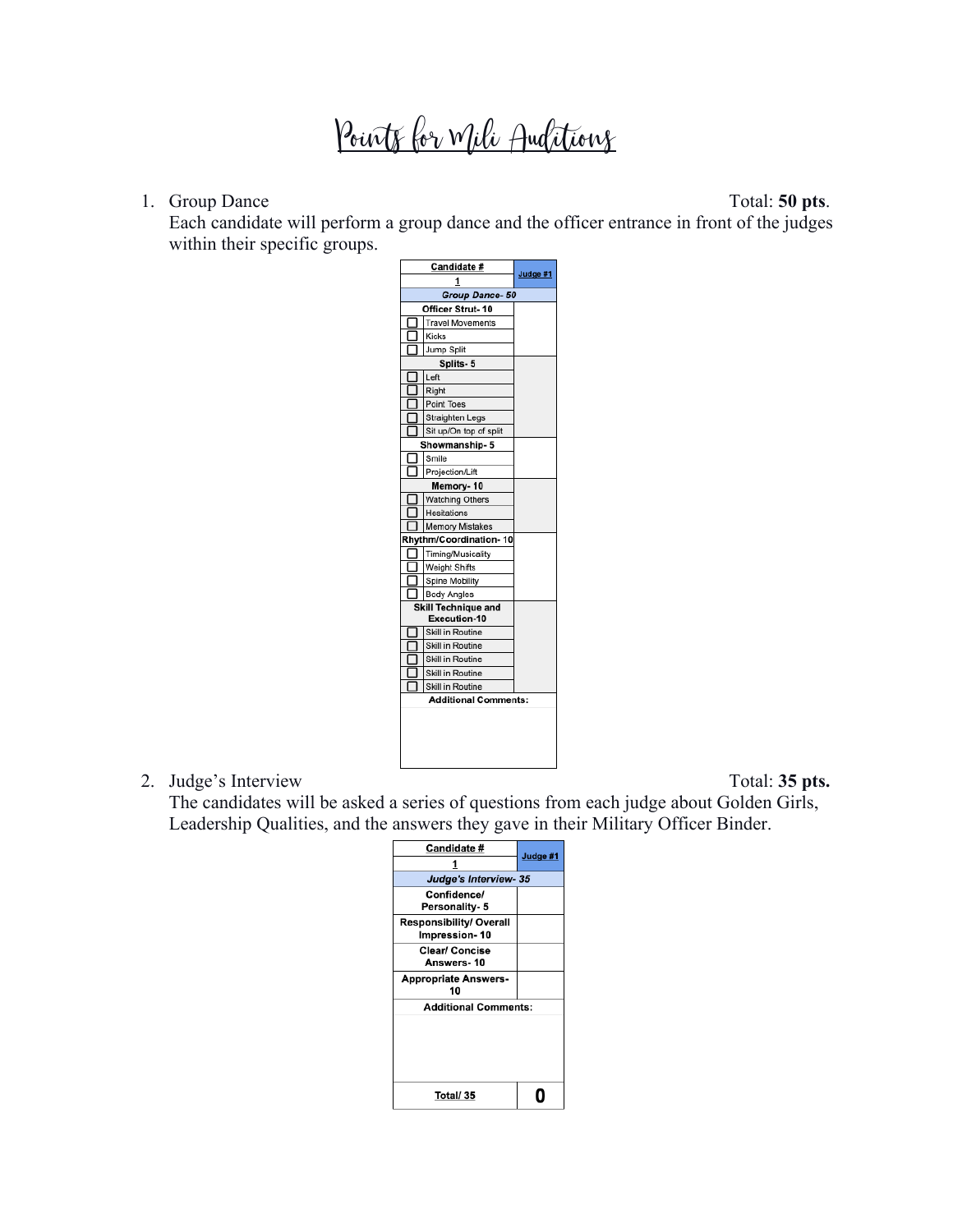#### **3.** Military Officer Binder Total: **15 pts.**

The questionnaire answers, latest grade report, demerit log, and speech will need to be in the Military Officer Binder for judges to score. The binder needs to be lightly decorated, organized, and neat.

| <b>Candidate #</b>                  | Judge #1 |  |  |  |  |  |  |
|-------------------------------------|----------|--|--|--|--|--|--|
|                                     |          |  |  |  |  |  |  |
| <b>Officer Binder-15</b>            |          |  |  |  |  |  |  |
| <b>Organized/ Decorated-5</b>       |          |  |  |  |  |  |  |
| <b>Clear/ Concise</b><br>Answers- 5 |          |  |  |  |  |  |  |
| Appropriateness of<br>Answers-5     |          |  |  |  |  |  |  |
| <b>Additional Comments:</b>         |          |  |  |  |  |  |  |
|                                     |          |  |  |  |  |  |  |
| <b>Total / 15</b>                   |          |  |  |  |  |  |  |

**4.** Team Vote Total: 25 pts. Each candidate will teach 2 eight counts of a technical across the floor combination to the team and give their speech. The returning team members will vote on their pick for Military Officers.

| Candidate #1- Confidence *                                                              |                   |  |            |                |                 |                                                                                                      |  |                 |            |             |         |    |       |
|-----------------------------------------------------------------------------------------|-------------------|--|------------|----------------|-----------------|------------------------------------------------------------------------------------------------------|--|-----------------|------------|-------------|---------|----|-------|
|                                                                                         |                   |  |            | 1              |                 | $\overline{2}$                                                                                       |  | 3               | 4          |             | 5       |    |       |
|                                                                                         | Needs Improvement |  |            |                |                 |                                                                                                      |  |                 |            |             |         |    | Great |
|                                                                                         |                   |  |            |                |                 |                                                                                                      |  |                 |            |             |         |    |       |
| Candidate #1- Teaching Ability *                                                        |                   |  |            |                |                 |                                                                                                      |  |                 |            |             |         |    |       |
|                                                                                         |                   |  | 1          | $\overline{2}$ |                 | $3 \quad 4 \quad 5$                                                                                  |  | $6\overline{6}$ |            | $7 \quad 8$ | 9       | 10 |       |
|                                                                                         | Needs Improvement |  | ( )        |                |                 | $\begin{array}{ccccccccccccccccc} \circ & \circ & \circ & \circ & \circ & \circ & \circ \end{array}$ |  |                 | $\bigcirc$ |             | $O$ $O$ | ∩  | Great |
|                                                                                         |                   |  |            |                |                 |                                                                                                      |  |                 |            |             |         |    |       |
| Candidate #1- Shows the ability to perform all responsibilities of a Military Officer * |                   |  |            |                |                 |                                                                                                      |  |                 |            |             |         |    |       |
|                                                                                         |                   |  |            |                |                 |                                                                                                      |  |                 |            |             |         |    |       |
|                                                                                         | 1                 |  | $2^{\sim}$ | $3^{\circ}$    | $4\overline{ }$ | $5^{\circ}$                                                                                          |  | $6\overline{6}$ | 7          | 8           | 9       | 10 |       |
| No                                                                                      |                   |  |            |                |                 |                                                                                                      |  |                 |            |             |         |    | Yes   |

**\*\*\* Maximum Total Points: 125\*\*\***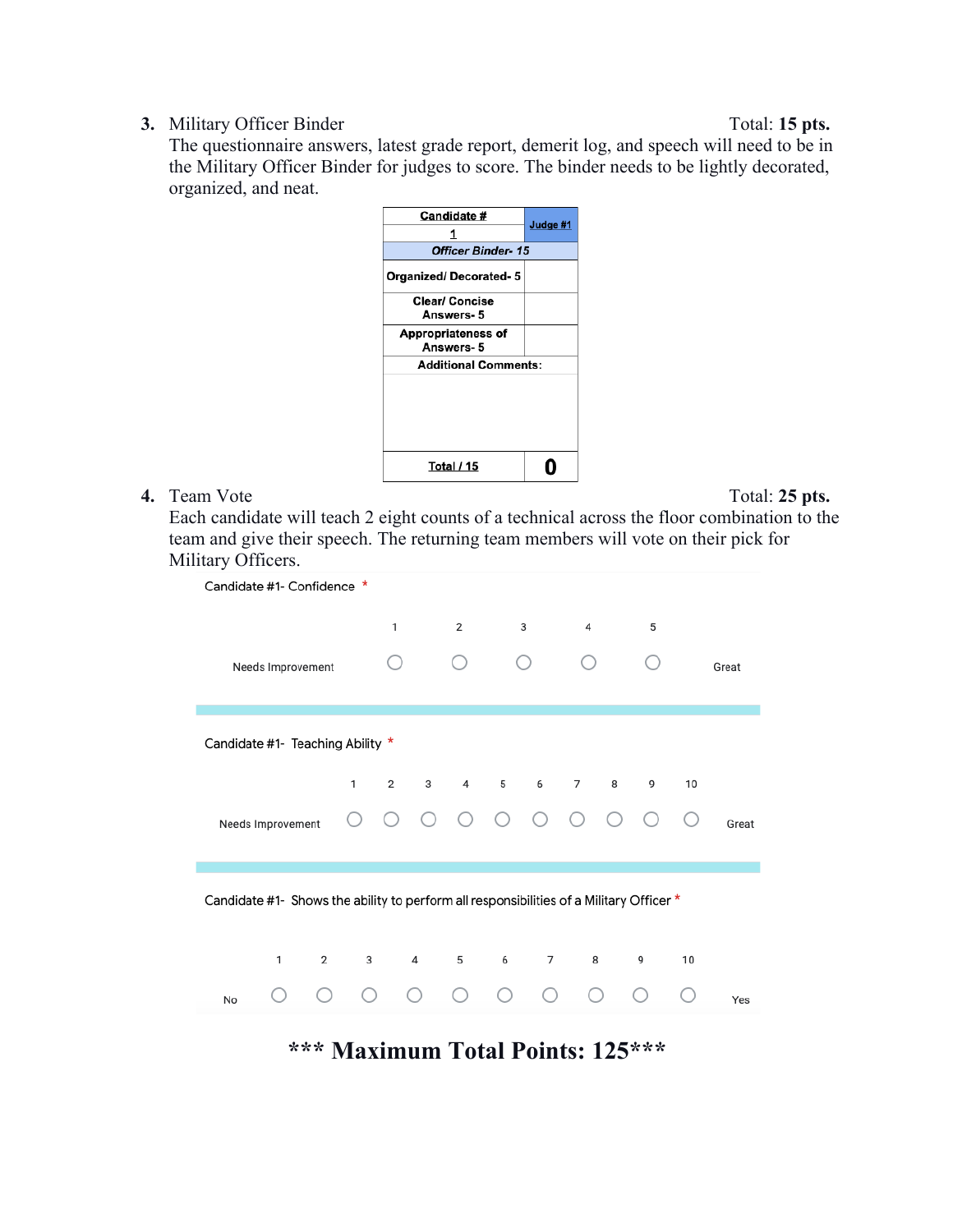# Mili Audition Clinic and Auditions

What to wear:

- Mili Audition Clinic: Morning practice clothes
- Team Teaching/ Speech: Morning practice clothes
- Director(s) Interview: Fixed hair, fixed makeup, and regular school clothes.
- Judges Interviews: Fixed hair, fixed makeup, and professional dress.
- Group Dance: Solid black high waisted leggings, black pep rally performance top, tall black socks, black jazz shoes, clear strap or no-show bra, performance makeup, red lip stain, low pony/ right part, Golden Girl earrings.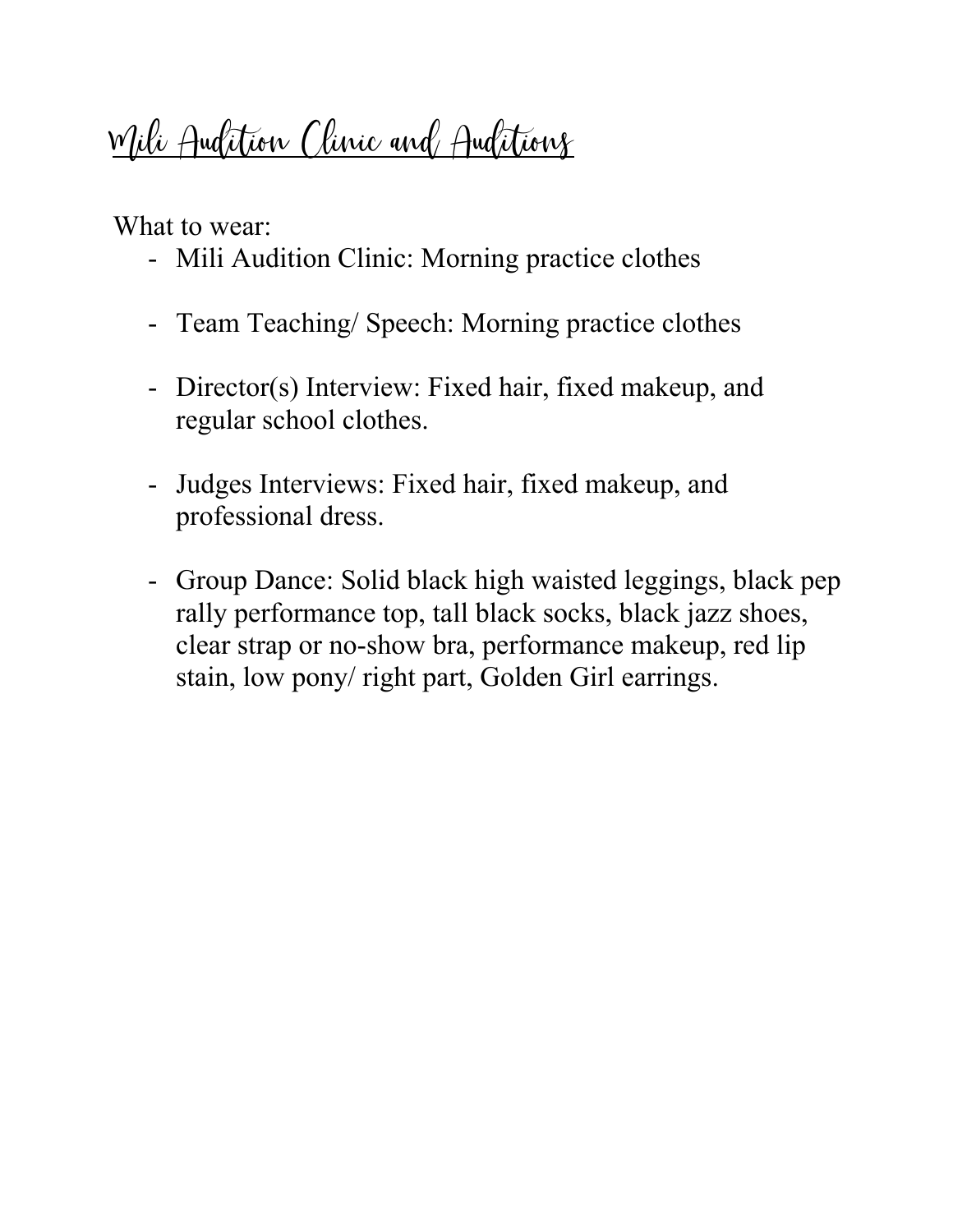Important Dates (Tentative)

February 16- Mili Audition Meeting  $\omega$  3:00pm - 4:30pm

March 4- Letter of Intent due by 3:00pm

March 25- Mili Audition Binders Due by 3:00pm

March 28-April 1- Teach 2 eight counts of Technique/give speeches during Morning Practice (times and days based off number drawn)

April 4-7- Mili Audition Clinic  $\omega$  3:00pm - 4:00pm

April 4-7- Mili Director Interviews  $\omega$  4:00pm - 5:00pm (times and days based off number drawn)

April 8- Mili Auditions @ 4:00pm-TBD

April 11- Pass the torch practice  $\omega$  3:00pm - 4:30pm

April 19- Pass the torch practice  $\omega$  4:30pm - 6:00pm

April 25- Pass the torch practice  $\omega/3:00$ pm - 4:30pm

April 27- Pass the torch practice @ 4:30pm - 6:00pm

April 29- Spring Show Dress Rehearsal @ 3:00pm - 6:00pm

April 30- Golden Girls Spring Show @ 6:00pm

May 2- Veteran/ New Mili Meeting @ 2:45pm - 3:15pm

May 9- Veteran/ New Mili Meeting @ 2:45pm - 3:15pm

May 16- Veteran/ New Mili Meeting @ 2:45pm - 3:15pm

Home Routine Choreography Date- TBD

June 6-9- Mili Galveston Camp

Summer Choreography Dates- TBD July 13-15- Rookie Camp @ 8:00am - 12:00pm

July 18-22- Team Camp @ 8:00am - 5:00pm